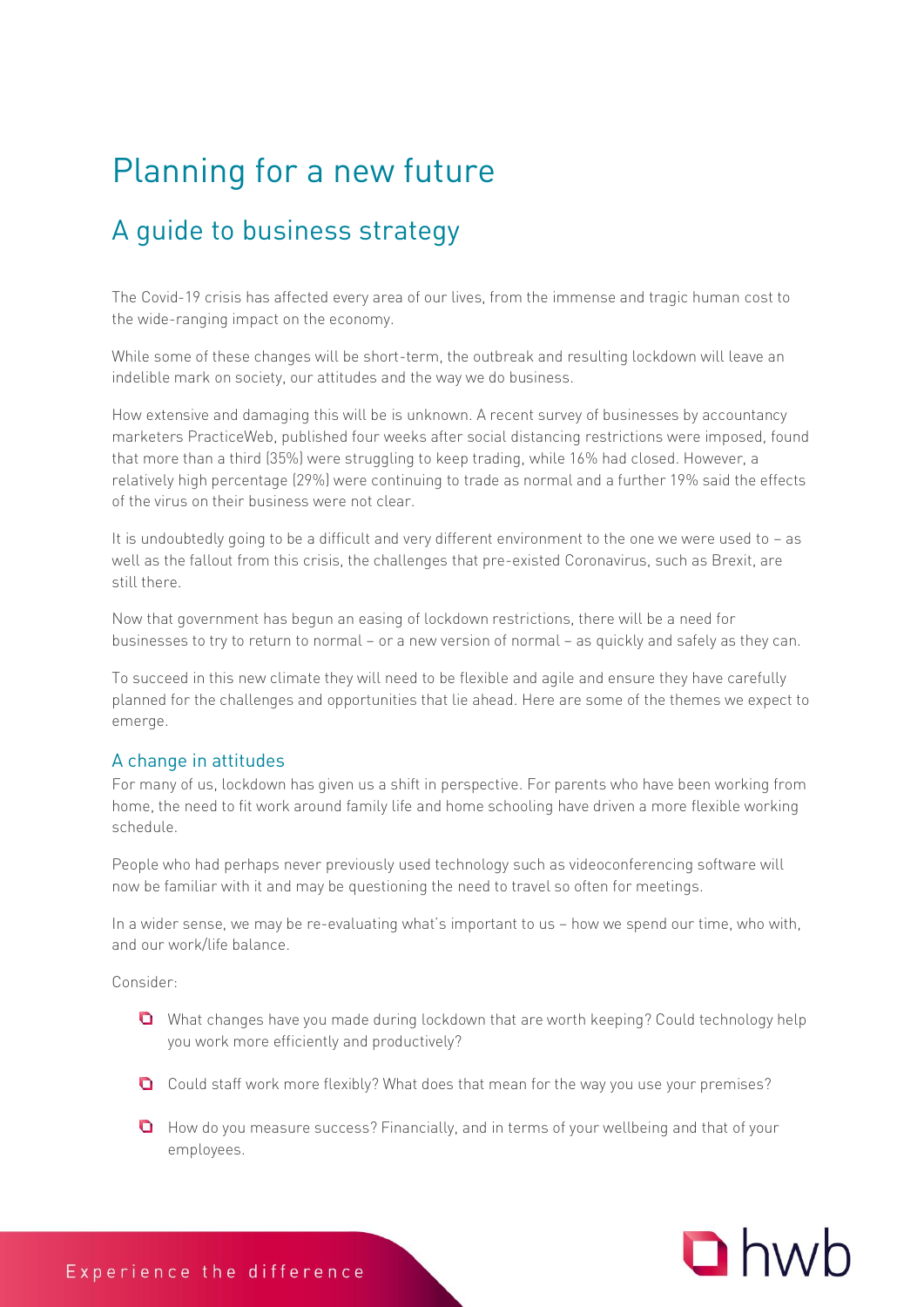New business models that were born out of necessity – pubs offering takeaway services, doctors consulting with patients on video, training courses and networking events being held exclusively online – may stick with us as a leaner, more efficient way of working. In some ways, the crisis has accelerated changes that were already under way.

You may want to consider spending a day on your strategy and plan for the future so that you can take advantage of the opportunities that might come your way or ones that you seek out. Particularly if you have a strong balance sheet, you could be in a good position to grow your business because you have been efficient, used technology, retained your people and skills, still have your distribution lines in place and your marketing has continued to generate leads.

Consider:

- **O** How can you continue to diversify your offering to create new and different revenue streams?
- What did you do during lockdown that your customers valued? How can you build on that success?
- **Q** How did your competitors react? Should you follow them, or strike out in your own direction?

### A shift in values

There must be very few people who could honestly say they hadn't thought about this crisis not just in terms of their own situation, but in the context of society as a whole. Certainly it would be difficult to take the NHS for granted now, as the weekly applause for health workers has shown.

You may have questioned or changed your ideas about politics and inequalities in society and be more driven than ever by a desire to "do the right thing".

There is plenty of evidence that this is how the public has been feeling, with businesses that have been seen to be supporting workers and donating to good causes earning praise and good will, amplified by social media, that will stand them in good stead throughout the crisis and beyond. Conversely, businesses which are perceived to have treated staff or loyal customers badly during this time will need to work hard to shift public perception of them.

It may be that this "we're all in it together" mentality will be short-lived, but the hope would be that businesses which have seen the value of 'giving back' will continue to do so through donations, positive attitudes to staff wellbeing and meaningful CSR activity.

Consider:

- Who are the heroes and villains of the Covid-19 crisis? How did the public react to them?
- What could you do now, or in the future, to support others who may be struggling in the aftermath of the lockdown?
- **Q** How can you "give back" through a CSR strategy that is meaningful, and ties in with your business objectives?

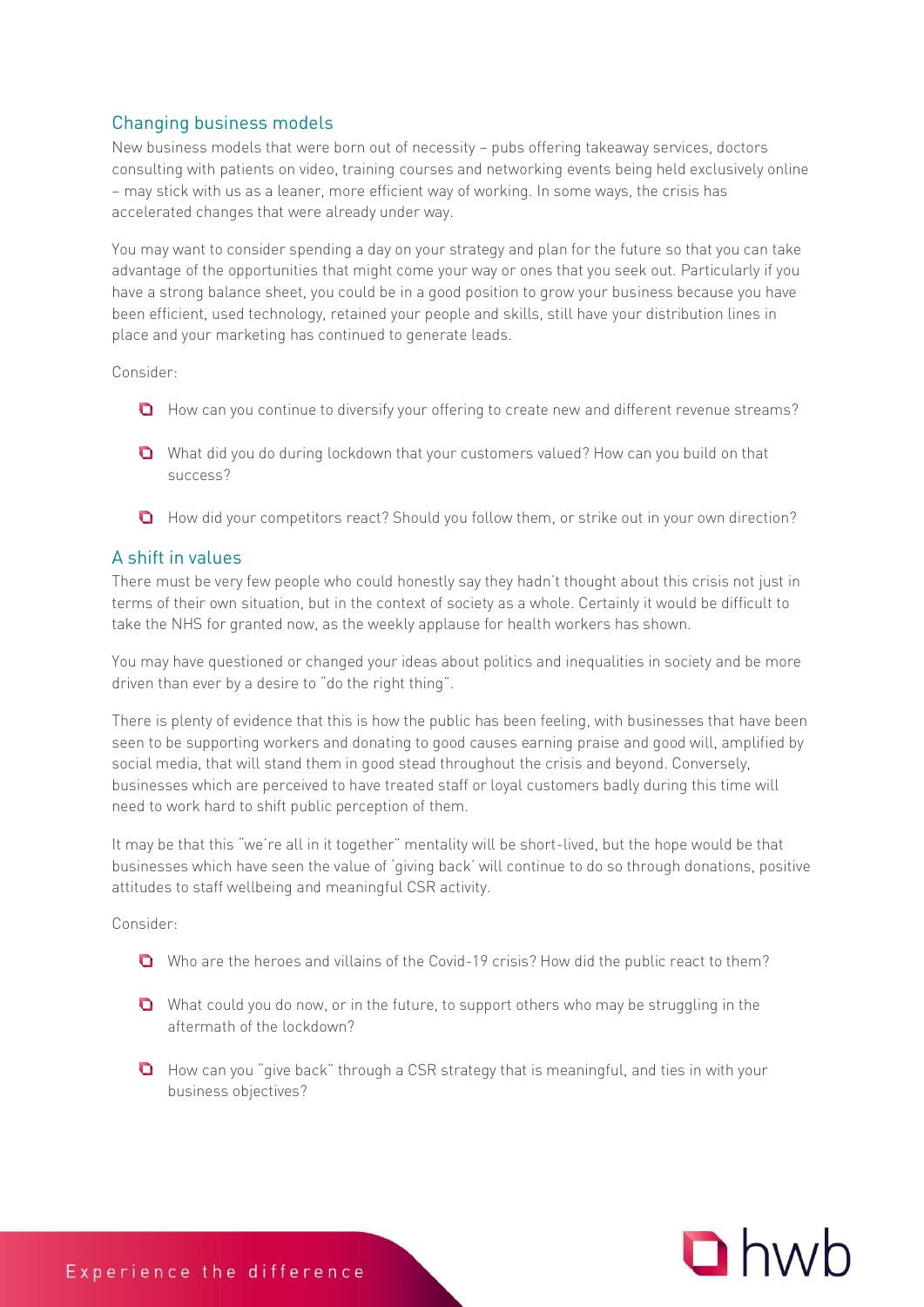## The Four R's Of Success

### Reflect

It is likely that you had to make quick decisions during the crisis. While it was essential at the time, there may have been aspects that, with hindsight, could have been handled in a different manner.

Reflect on your actions and work out what went well and shows your business strengths, and where there are areas of improvement – what did your competitors do?

### Reach Out

Communication is essential during this time. Your business has this opportunity to reach out to your customers to build and strengthen relationships in a way you haven't been able to do previously. Remember, how you interact with customers now may shape how they feel about your business in the future.

It is crucial to also touch base with your employees and suppliers and determine if there are any immediate issues that you need to address. Unfortunately, the outbreak and its effect in causing an economic downturn may mean you have had to let staff go, and there may be areas of your business that now need to be assigned to other members of the team.

Similarly, your suppliers may have struggled or possibly collapsed so it is vital to thoroughly review your supply chain to ensure everything can run as it should when you're back to operating at full capacity.

### Revenue

One positive of this outbreak is that it has led many businesses to diversify their offering to create different revenue streams, which spreads risk for the future.

With the lockdown exposing different customer demands, businesses that can and have adapted to these new needs, will be agile and in a better place than their competitors.

### Reinvent

. . . . . . . . . .<br>This outbreak has been a huge wake-up call for some businesses who may not have responded in the best way possible. Now is the time to get back on track.

One key point is to hit the ground running when we come out of this pandemic, as soon as it passes, otherwise the opportunities will pass you by and the business will soon fall behind the others in your sector who are more prepared. Should you change the way you do business? Shift to be more focused online? Streamline your products or services?